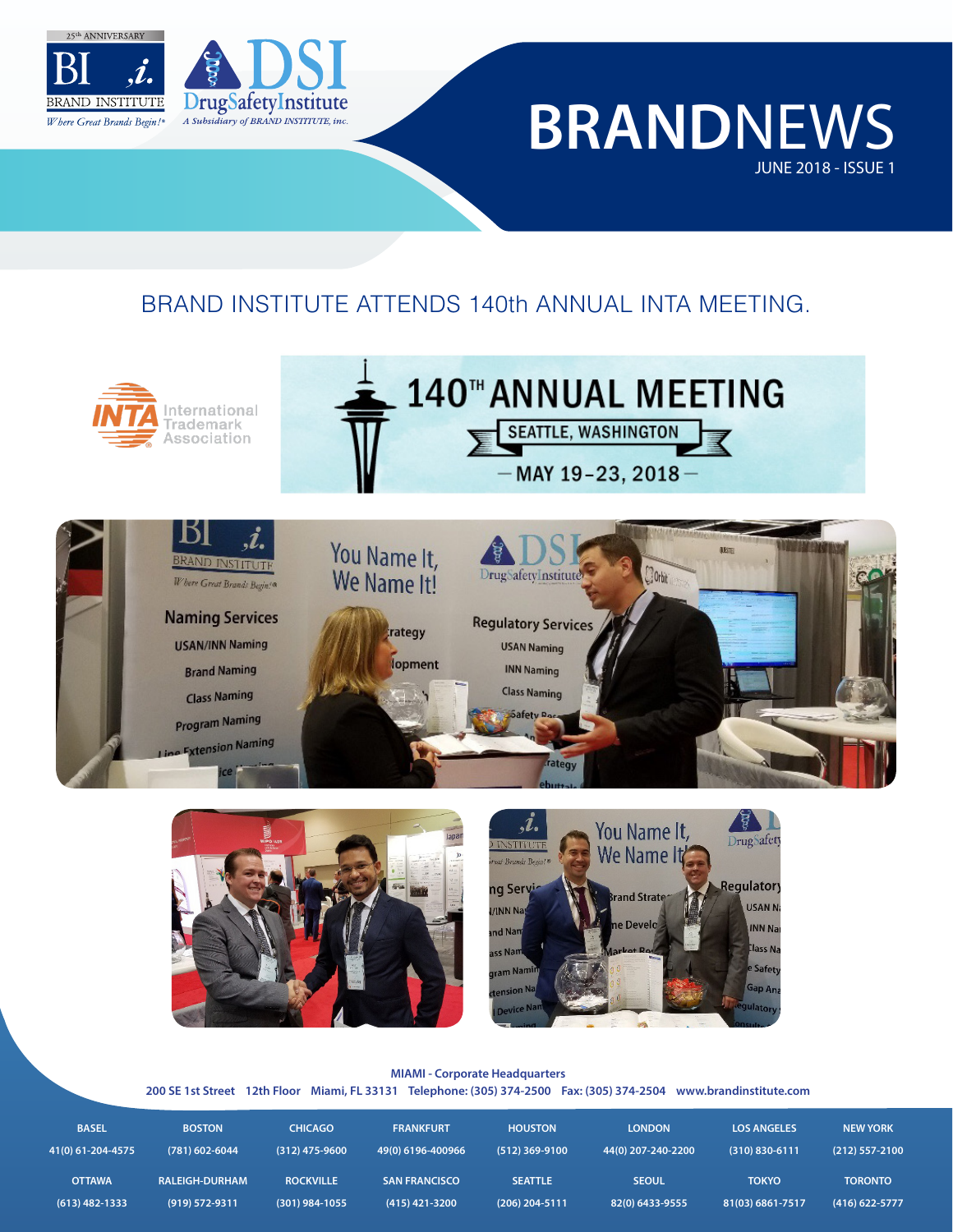## FierceBiotech Radio Podcast Transcript

At the beginning of this year's #FierceMadness drug name tournament, FierceBiotech's Amirah Al Idrus interviewed Brand Institute's Scott Piergrossi, Vice President of Creative Development, for a peek into the drug-naming process. Below is a transcript of their conversation.

**Amirah:** To dive into a little deeper into how drugs get their names, we have a guest this month, and that is Scott Piergrossi of Brand Institute. Scott, welcome to the show.

**Scott:** Thank you Amirah. Great to be here, thanks for having me.

**Amirah:** So, to start could you tell me a little more about yourself and Brand Institute?

**Scott:** My name is Scott Piergrossi. I'm Vice President of Creative Development for Brand Institute. I'm essentially Creative Director for all of our verbal branding projects, or brand name development projects. I've been with the company for 15 years, in the creative department that entire time, so, as you can imagine, I've seen the pharma naming sector evolve over that decade-and-a-half. Brand Institute is a company that specializes in brand name and identity development. And just for some context we partnered on about 80% of the FDA approved brand names last year. We have a pretty big share of market and a wealth of experience naming drugs.

**Amirah:** Great and do you think naming drugs is more of an art or more of a science? Can you tell me about your general process?

**Scott:** It's very much a combination of the two. In the world of creative the old cliché is, "Think outside the box," but in the world of drug naming we have to be creative inside the box. That box is defined by a series of parameters or objectives that we hope to achieve with each project and that includes a marketing objective, we want the name to be supportive of the unique aspects of the product: easy to pronounce, likeable, etc. Legal, we want the name to be trademarkable in all the countries in which it will be marketed. Regulatory, the name ultimately has to be approved by regulators such as FDA, EMA, Health Canada, etc. Linguistics, we want to make sure the name is not inappropriate or offensive in any language that will be spoken by (people in the) countries in which the product is sold.

**Amirah**: Alright, so your job is to be creative but only within the certain box. So, could you walk me through some strategies that people use to name drugs?

**Scott:** Sure, absolutely. There's a world of styles. When we talk about styles we're talking about how the name is constructed versus strategy which is what the name is meant to communicate. General styles in pharmaceutical naming are coined

names, which are developed off a single concept. You have what we call hybrid or composite names which combine multiple concepts together. Then you have the more novel names which we're seeing more of lately, where it's completely unique. Names like Xiidra, HyQvia, and Sprix…these names are unique in and of themselves and because of that they have a higher likelihood of both trademark acceptance as well as regulatory approval.

**Amirah:** So, do you have a favorite name or names that your team have come up with?

**Scott:** Well it's very tough to pick a favorite. It's like picking a favorite child…if you had over 500 children. And how you actually define a favorite name is actually subjective as well. So if I was to touch on a few, obviously we have the bucket of top selling drugs, which we're obviously proud of, drugs like Neulasta, Tecfidera, Eylea, Avastin. These are names we're very proud to have partnered on, but if I were to get into the minutiae and look at some of the names you might not be super-familiar with I would say best pound-for-pound use of pharmaceutical nomenclature real estate would go the drug Privigen, which is a drug from CSL Behring.

**Amirah:** What do you mean when you say best use of drug naming real estate?

**Scott:** This utilizes every letter in the name to maximize communication. So the PRI- prefix is from Primary Immunodeficiency, which is the indication. You have the infix -IVIG-, which (stands for) Intravenous Immunoglobulin, describing the product. And you have the -GEN suffix, which is next generation. Not a single letter goes unused and the tonality of the name as well is very reliable, trusted, confident, very neutral and balanced. It hits all the marks we're trying to achieve when developing a name.

**Amirah:** It sounds like you're getting the best bang for your syllable with Privigen. What are some other styles?

**Scott:** Probably you're familiar with the drug Latisse, which is indicated for eyelash growth from Allergan. This is a very elegant image associated name. The LA- prefix is for lash and the suffix suggest Mattise, the artist or sculptor. So, a stylizing effect for your eyelashes. The last one I'll touch on is Hemlibra, which is a newly approved product for Hemophilia A from Chugai and Genentech. This combines the prefix HEM-, from Hemophilia A, with Libra, the constellation that represents the scales, connoting balance. So, restoring balance in Hemophilia A patients.

**Amirah:** You mentioned earlier that you've been noticing novel names lately like HyQvia. What are some general trends you've noticed in drug naming over the years?